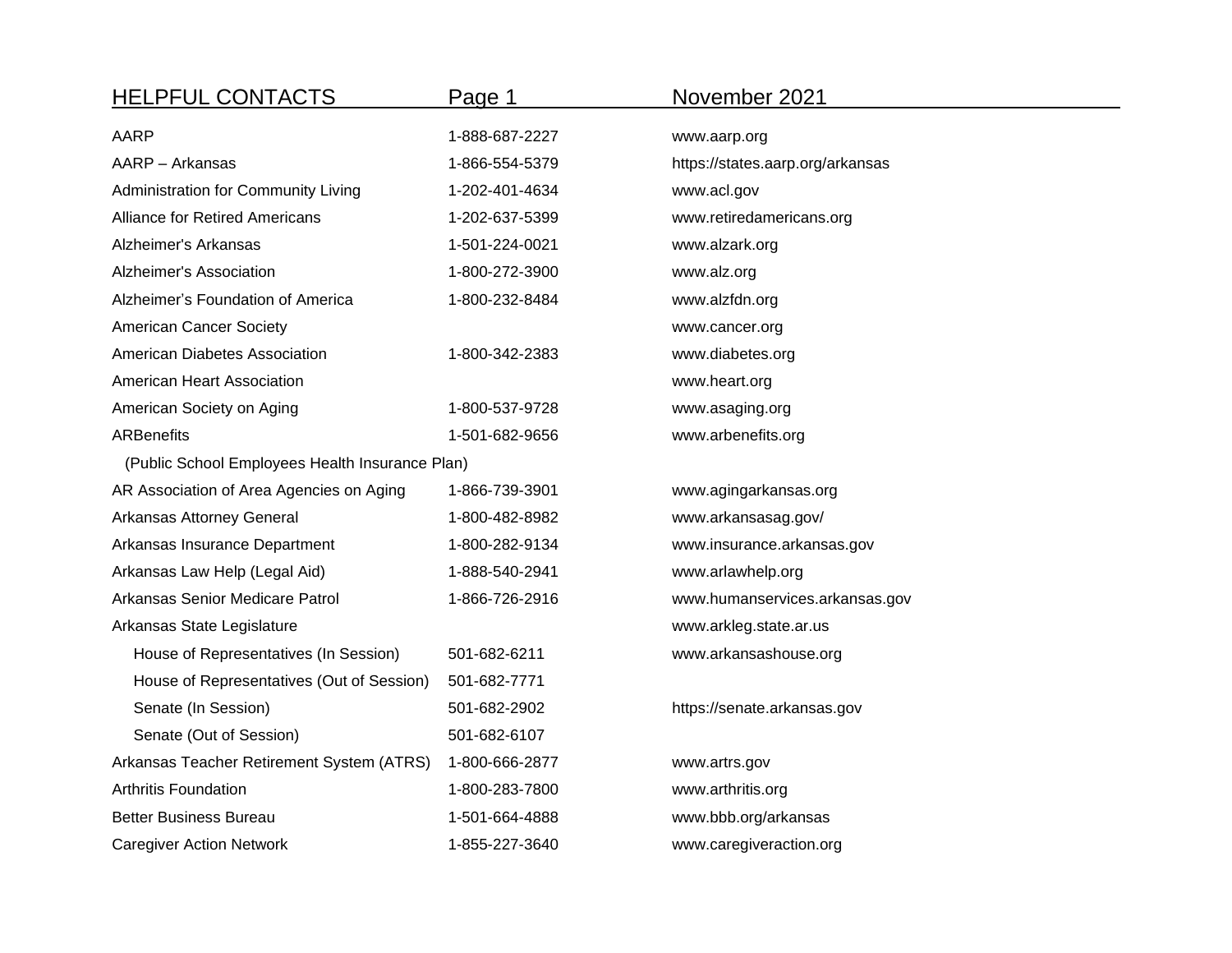| <b>HELPFUL CONTACTS</b>                   | Page 2         | November 2021                                                         |
|-------------------------------------------|----------------|-----------------------------------------------------------------------|
| <b>Child Abuse Hotline</b>                | 1-800-482-5964 |                                                                       |
| <b>Consumer Product Safety Commission</b> | 1-800-638-2772 | www.cpsc.gov                                                          |
| Domestic Violence Hotline                 | 1-800-332-4443 |                                                                       |
| DHS Division of Aging and Adult Services  | 1-501-686-9164 | www.humanservices.arkansas.gov                                        |
| DHS Division of Services for the Blind    | 1-501-682-5463 | www.arcareereducation.org/services/division-of-services-for-the-blind |
| DHS Office of Long Term Care              | 1-501-682-6789 | www.humanservices.arkansas.gov                                        |
| Dignity Planner (funeral planning tool)   | 1-844-448-4447 | www.thedignityplanner.com                                             |
| Economic Policy Institute                 | 1-202-775-8810 | www.epi.org                                                           |
| <b>Elder Abuse Hotline</b>                | 1-800-482-8049 |                                                                       |
| <b>Eldercare Locator</b>                  | 1-800-677-1116 | www.eldercare.acl.org                                                 |
| <b>Family Caregiver Alliance</b>          |                | www.caregiver.org                                                     |
| <b>Federal Trade Commission</b>           | 1-202-326-2222 | www.ftc.gov                                                           |
| Health.Gov                                |                | https://health.gov                                                    |
| <b>Healthy Living</b>                     | 1-800-232-4636 | www.cdc.gov/healthyliving                                             |
| Hear in America                           | 1-800-286-6149 | www.hearinamerica.com                                                 |
| Hospice Home Care                         | 1-844-558-4100 | www.hospicehomecare.com                                               |
| <b>Identity Theft</b>                     |                | www.identitytheft.gov                                                 |
| Internet Crime Complaint Center           |                | www.ic3.gov/complaint                                                 |
| Just Serve (volunteer opportunities)      |                | www.justserve.org                                                     |
| Leadership Council of Aging Organizations |                | www.lcao.org                                                          |
| Long Term Care                            |                | https://acl.gov/ltc                                                   |
| Medicare/Medicare Fraud                   | 1-800-633-4227 | www.medicare.gov                                                      |
| <b>Mercy Medical Angels</b>               | 1-800-296-1217 | www.mercymedical.org                                                  |
| Mesothelioma.Com                          | 1-800-336-0086 | www.mesothelioma.com                                                  |
| Military & Veteran Retirement Benefits    |                | www.military.com/money/retirement                                     |
| National Center on Elder Abuse            | 1-855-500-3537 | https://ncea.acl.gov                                                  |